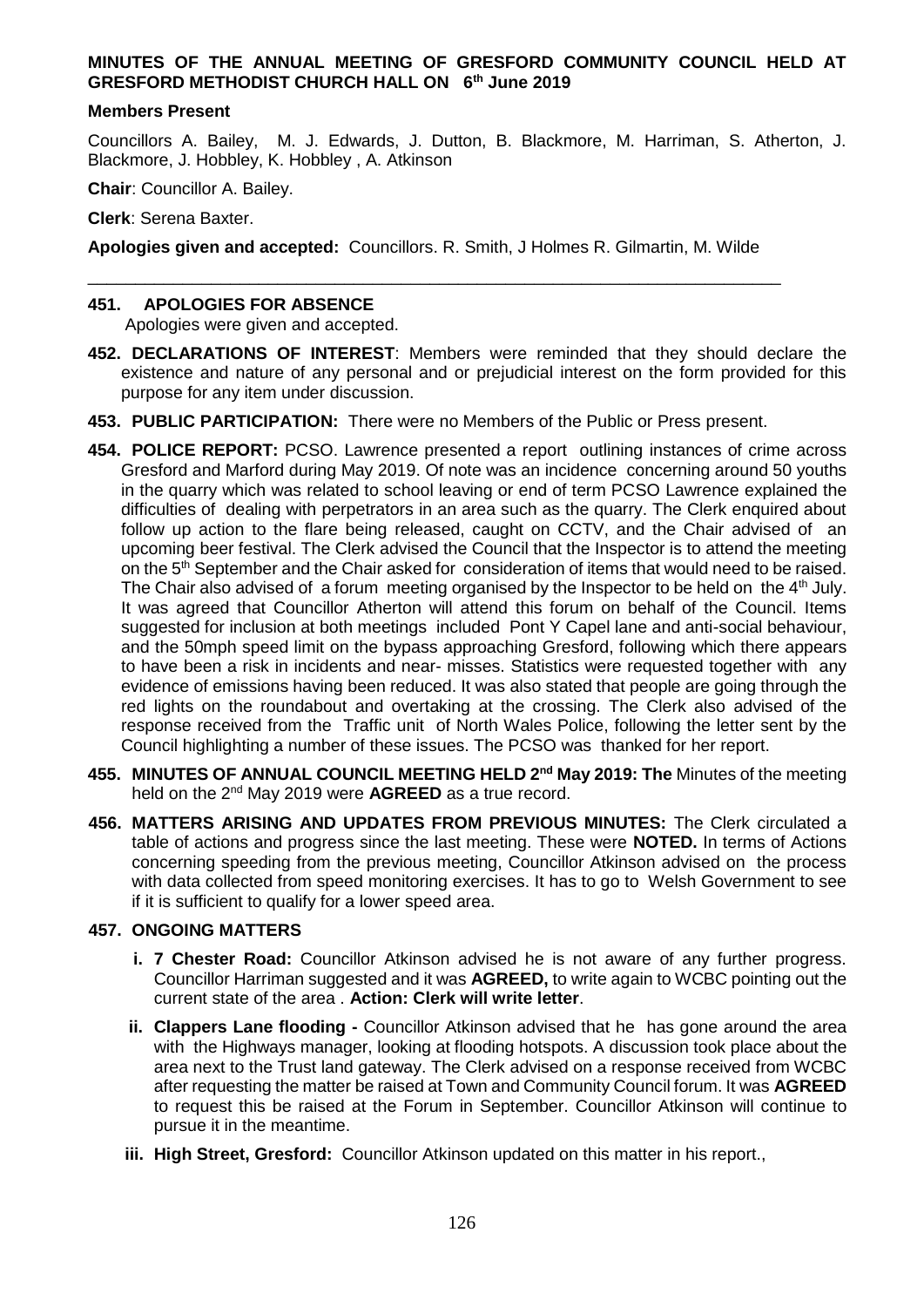- **iv. Pont Y Capel Lane.** The Clerk advised that no further response had been received although she had chased the matter.
- **v. Marford Play Area:** The Clerk advised of response received from WCBC which had been reported to the General Amenities Committee, concerning both the future management of the area and the recent requests to WCBC to maintain the area. The most recent response suggested WCBC would attend to the hedge when the nesting season was over. It was mentioned that the hedge is over the pavement and a hazard for pedestrians. **Action: Clerk to advise WCBC and request urgent work.** Councillor B. Blackmore advised of a request made to mark the football pitch out at Marford Play area
- **vi. Marford Community Centre:** The Clerk advised the letter had been sent to WCBC, and via the response made to Planning department. A response had been received from the Planning department, stating the points raised were not Planning matters but were matters for the landlord. This was reiterated by Councillor Edwards. Councillor Atkinson declared an interest in this matter, due to knowing the playgroup manager on a social basis. (Councillor Atkinson left the meeting).No response had as yet been received from WCBC, who had been written to by the Council in their capacity as landlord of the Centre. It was reported that the Application for Planning had been approved. Concerns about the Community Centre's availability for use by the residents of Marford to use were reiterated. **Action: Clerk to pursue a response from WCBC to the concerns raised via letter.**
- **458. GRESFORD HEALTH CENTRE- ONGOING MATTERS FOR CONSIDERATION:** Councillor Blackmore updated the Council on the Patient Engagement group meeting held at Llay, attended by herself and Councillor Holmes. It had been stated that available land may need to be used if the school is to expand. A discussion took place about the possibility of a hub operating from Gresford and other matters. The Clerk advised that a letter has been sent to WCBC requesting additional signage. The Clerk also advised that further to the offer to meet made by BCUHB, that the most suitable date for most appeared to be  $16<sup>th</sup>$  July and she had therefore responded to them and was awaiting confirmation.

### **459. CEMETERY COMMITTEE**

- i. **Minutes:** The Minutes of the Committee meeting held on the 8<sup>th</sup> May 2019 were noted.
- **ii. Approval to remove one tree from central location at a cost of £120.plus VAT.** After discussion about the advice received from WCBC's Tree officer, which had been considered by the Cemetery Committee in reaching its recommendation, the recommendation of the Cemetery Committee was **Approved. One of the remaining three trees to be removed at the cost stated, and the remaining trees to be monitored and reviewed once the tree survey had taken place. Action: Clerk to place order for the work**. A discussion took place about the ongoing matter of the lease that has been raised with WCBC. It was stated that without a lease being in place it was important that the Council did not at this stage commit to too much expenditure. The issue of Planning Permission for the Cemetery expansion area being insisted upon by WCBC was also discussed, despite the existence of a covenant. Councillor Harriman requested that the item 'Cemetery Lease ' be put on the next Council agenda. **Action : Clerk**

# **460. FINANCE COMMITTEE:**

- i.**The Minutes** of the Meeting held on the 3rd June 2019 were **noted.** Councillor Edwards advised on a number of items arising from the Minutes. A grant application had previously been considered from the Organising Committee for the celebration of the 70<sup>th</sup> anniversary of Gresford Trust. Councillor Edwards advised that all information requested had now been received and the Committee were now satisfied the award of the grant could be recommended to proceed, as an exception. It was **RESOLVED** to award a grant of £500 to the Organising Committee, as an exception, to be spent on the Village celebration of the  $70<sup>th</sup>$  Anniversary of the Trust. **Action: Clerk to arrange payment**.
- ii. **Lead Councillor Policy:** Consideration was given to the revised document , and the recommendation of the Finance Committee to adopt the document. Council were advised that the policy is recommended to be called 'Designated Project lead policy. However , as this was the first opportunity Councillors not on the Finance Committee had had to peruse the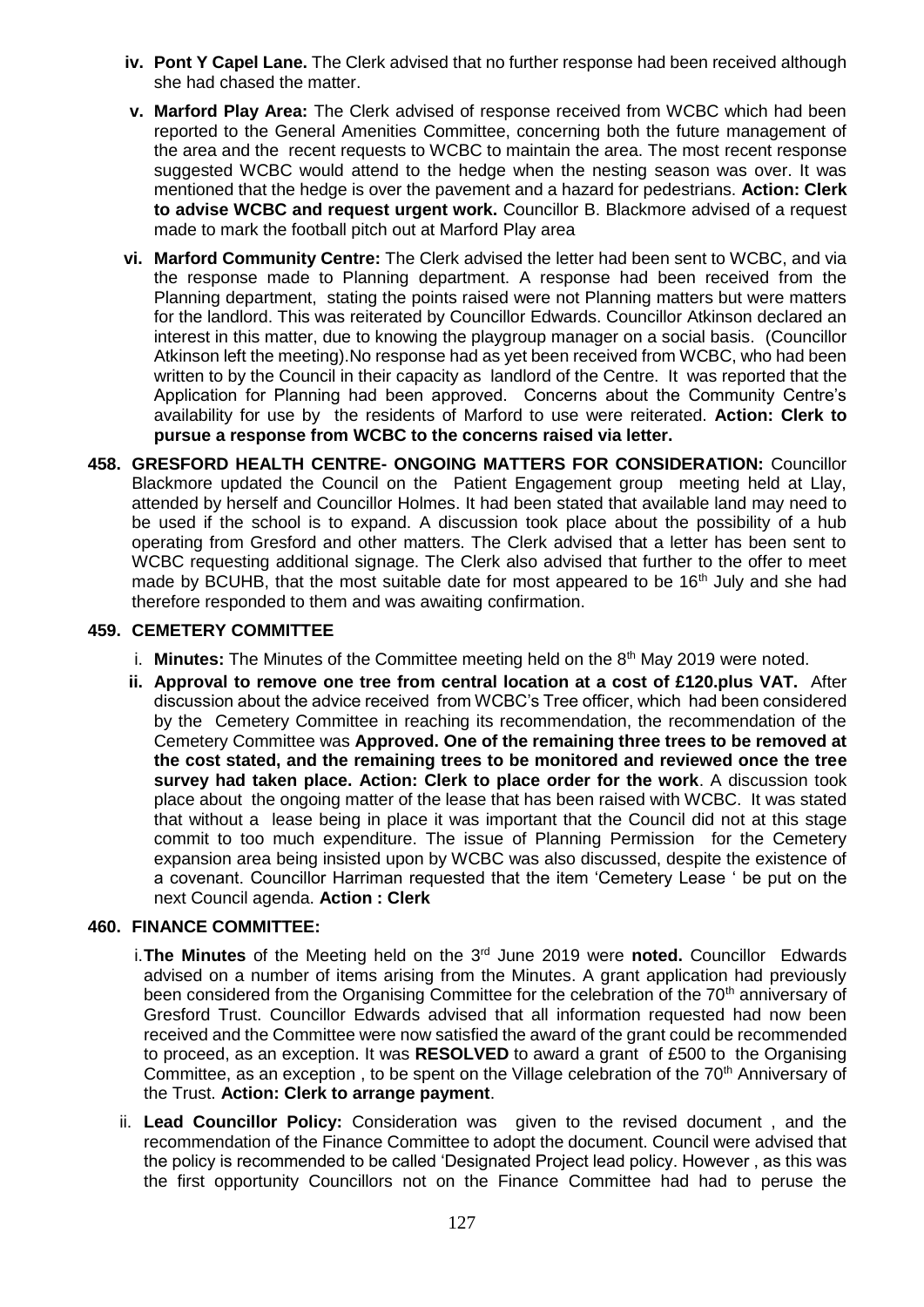document, the decision was deferred to the next Council meeting on the 4th July **.Action: Clerk to place on agenda.**

- iii. **Report of Internal Audit:-** A copy of the report received from the Internal Auditor was considered and Councillor Edwards drew members attention to the two items raised. It was **RESOLVED** to formally accept the report, and it was noted that the two items raised had already been addressed.
- iv. **Approval for submission of Annual Return as set out: (**Councillor Atkinson rejoined the meeting**.)** The Annual Return for submission were circulated by the Clerk and was formally **AGREED to be submitted to the External Auditor.**
- v. **Update from Allotments Task group:** A report was received outlining the meeting that had taken place recently with the Council's Solicitor appointed for this purpose, Mr Gareth Kelly. In view of his discussions with the University of Wales, Mr Kelly was recommending that the Council form a charity, and to be the Trustee of that charity and one other Trustee which could be the Clerk. The Clerk reported she had sought the advice of One Voice Wales on this. (Councillor Atkinson left the meeting). After discussion on the matter, it was **RESOLVED** to accept the solicitor's advice and form a charity, and to agree the name of that charity as 'Gresford Allotment and Recreational Trust'**. Action: Clerk to inform Solicitor of outcome.**
- **461. COUNCIL PENSION SCHEME:** This item was **deferred** to the next Council meeting on request of the Clerk, who is awaiting further information.

# **462. GENERAL AMENITIES COMMITTEE:**

- i. **The Minutes** of the meeting held on the 21st May 2019 were **noted.** Councillor Bailey, in the absence of the Chair of General Amenities Committee updated on a number of matters arising. The Lake clear up is to be arranged, and he and the Clerk will arrange to meet with Ms Williams as previously, regarding skips to be ordered. The Algae in the lake was highlighted and it was stated that IMAGE had sourced a product which could be purchased and put into the lake to deal with the Algae. Councillor Dutton suggested barley straw could be obtained**.** Councillor Blackmore advised she has received further requests about a throwline. Councillor Atherton advised on project operation London Bridge. Councillor Edwards raised an issue of the seat by the noticeboard in Marford. It was agreed that these matters would be put on the next Agenda of General Amenities Committee**. Action: Clerk to agenda items.**
- ii. **Agreement with GAJFC for use of the pitch at Allington Park:** Councillor Edwards gave an update on this matter.
- iii. **Approval to award Tree survey:** It was reported that a number of quotations had been received from approved contractors. The General Amenities Committee had made a recommendation for the work outlined in the specification to be awarded to the contractor quoting £750 for the survey and the subsequent report. It was **RESOLVED to agree this recommendation for the amount of £750.**

#### **463. LIGHTING COMMITTEE:**

- i. **Minutes of the Meeting held on the 31st May 2019:** Councillor Harriman thanked the Clerk for her prompt completion of the minutes of the meeting. The Minutes were **Noted.** Councillor Harriman updated the Council on progress on lighting matters, including progress with the LED contract, and the replacement of nine columns since the last meeting. Salix funding has now been agreed and the Council is advised by the contractor that the LED's on order for installation are in process. Councillor Harriman advised that all Councillors will be informed of the commencement date and information for residents will be put in Essentials, the noticeboard and on the website once the dates have been confirmed.
- ii. **Future Lighting Maintenance Contract:** Councillor Harriman advised on the need to give three months' notice if the current arrangements in place with WCBC are to terminate. Committee has considered the matter and would recommend the termination of the current arrangement. A discussion took place about the recommendation of the Committee and it was **RESOLVED** to give three months' notice to WCBC that the current Maintenance Agreement arrangements for Lighting Maintenance will end in September 2019.**Action: Clerk.**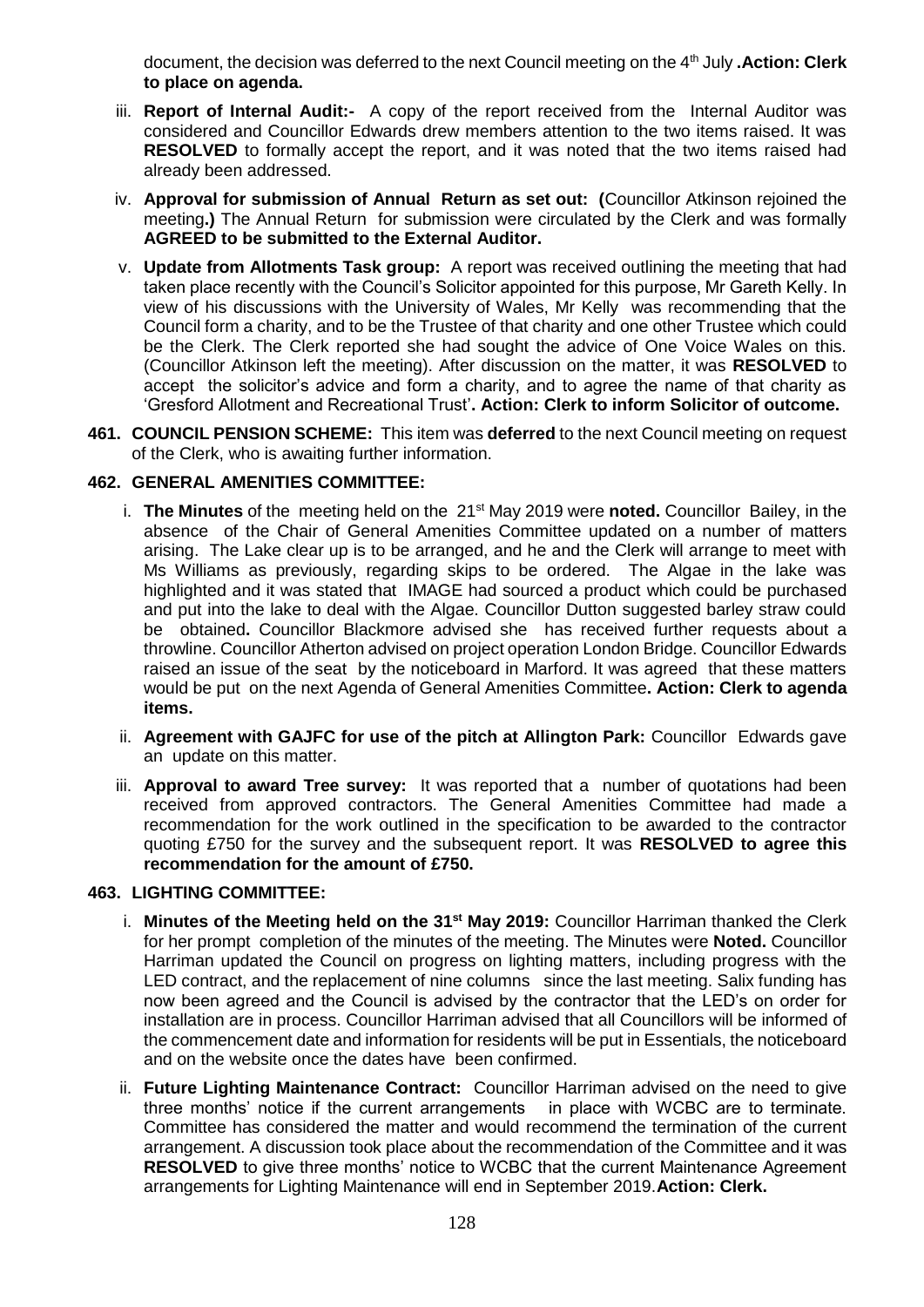- iii. **Approval for expenditure of £260 plus VAT for sleeves for lighting columns Units 177 and 178 Stancliffe Avenue:** Councillor Harriman advised on the background to the need for this expenditure. It was **RESOLVED** that the expenditure on the sleeves of £260 is to go ahead as stated.
- **464. NOTICE OF PRE-HEARING LOCAL DEVELOPMENT PLAN 2013-2028**. This matter was noted by the Council. Councillor Bailey stated he would attend the pre- hearing.

# **465. TOWN AND COUNTRY PLANNING ACT 1990 (AS AMENDED):**

- i. P/2019/.0336: Outline Planning Application for proposed residential development to form 8 No. Mews style properties in two blocks of 4 No. Units with central access point and associated parking to the rear. Land South of the paddock, Old Wrexham Road, Gresford, Wrexham:- The Council wished to reiterate their original objections to this development as it does not appear that anything has altered in this new submission. These objections are: That the proposed development is outside the settlement area. There is an ancient and attractive hedgerow providing harbour for wildlife which will be lost. The new submission does not alter this impact. The ecology report is not accepted. There will be a loss of rural amenity. The properties opposite do not have parking and park on the roadway, therefore there will be difficulty with access opening as it would be across the way from parked cars, which would in turn give rise to traffic issues. There will be increased traffic in this location which the roadway may be unable to absorb.
- ii. P/2019/0399: Use of existing detached garage as ancillary living accommodation for family member: 20 Bryn y Groes, Gresford, Wrexham:- It was stated that as long as the accommodation provided is for use by the owners of 20 Bryn Y Groes and not occupied separately as a tenancy. The accommodation is ancillary and should remain so.
- iii. P/2019/0419: Construction of balcony with glass panels over existing front porch- Edenfield Sunnyridge Avenue, Marford,. Wrexham:- There were no objections raised.
- iv. P/2019/0409: Proposed Garage extension and canopy over side entrance door- 8 Bryn Y Groes, Gresford, Wrexham:-There were no objections raised.

| <b>Date</b> | <b>Payment To</b>                          | <b>Reason</b>                            | <b>Amount</b> |
|-------------|--------------------------------------------|------------------------------------------|---------------|
| 8.5.19      | Came and Company                           | Additional Insurance cover fee           | 67.62         |
| 20.5.19     | <b>BT</b>                                  | Contract re: CCTV                        | 120.60        |
| 31.5.19     | Vodafone                                   | Contract re: Council telephone           | 10.76         |
| 6.6.19      | <b>WCBC</b>                                | <b>Refuse Charges Cemetery</b>           | 749.50        |
| 6.6.19      | <b>JDH</b>                                 | Audit fees                               | 412.08        |
| 6.6.19      | <b>AVOW</b>                                | Membership fees                          | 10.00         |
| 6.6.19      | <b>Scottish Power</b>                      | Electricity supply                       | 840.50        |
| 6.6.19      | <b>Encore Office Systems</b>               | Maintenance of printer and printer costs | 240.85        |
| 6.6.19      | <b>Gresford Trust</b>                      | Hire of room                             | 16.25         |
| 6.6.19      | <b>SR</b><br>Electrical<br>and<br>security | Final instalment for CCTV installation   | 149.76        |
| 6.6.19      | One Voice Wales                            | <b>Training fees</b>                     | 80.00         |
| 6.6.19      | <b>NJW</b><br>Grounds<br>Maintenance       | Monthly contract charges grass cutting   | 1032.00       |
| 6.6.19      | Steve Pugh                                 | Gravedigging services                    | 250.00        |
| 6.6.19      | <b>Gresford Trust</b>                      | Hire of rooms for the year               | 294.00        |
| 6.6.19      | Michelle Jones                             | <b>NJC Salary</b>                        |               |
| 6.6.19      | Serena Baxter                              | <b>NJC Salary</b>                        |               |
| 6.6.19      | <b>HMRC</b>                                | Monthly amount due                       |               |
|             |                                            |                                          |               |

### **466. FINANCE:**

|  |  | The following items of expenditure were presented and Approved. |
|--|--|-----------------------------------------------------------------|
|  |  |                                                                 |

**467. WREXHAM COUNTY BROUGH COUNCIL REPORTS:**